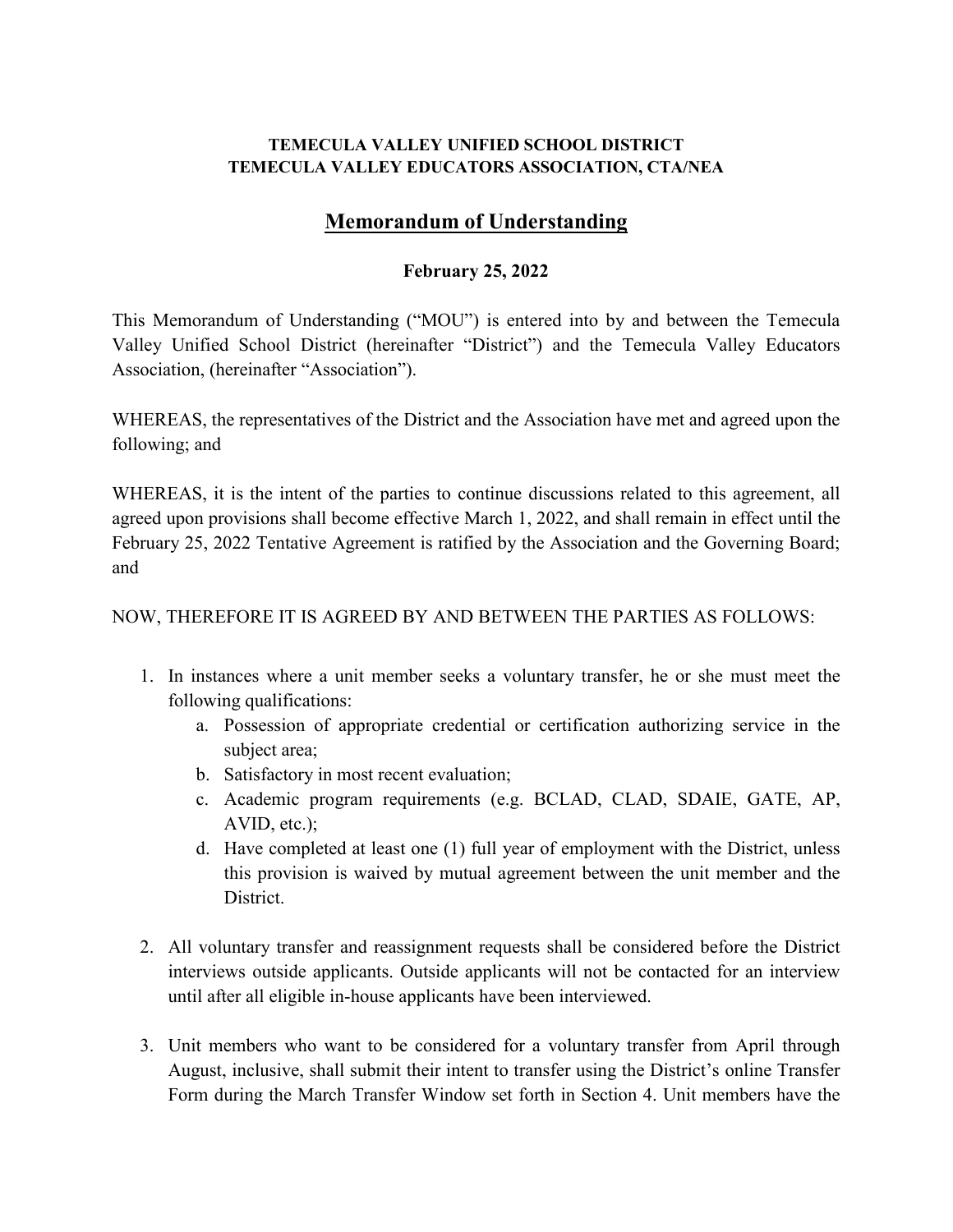option to submit an updated resume based upon recent training and/or experience to Human Resources Development.

4. There will be one "Transfer Window" each school year. The window will be one (1) month long. The transfer window is as follows:

| <b>Transfer</b> | <b>Window Opening</b> | <b>Window Closing</b> | <b>Transfer Request Effective</b> |
|-----------------|-----------------------|-----------------------|-----------------------------------|
| <b>Window</b>   | Date                  | Date                  | <b>Dates</b>                      |
| March           | First CE Workday in   | First CE Workday in   | First CE Workday After Closing    |
|                 | March                 | April                 | of the March Transfer Window      |

Prior to the opening of the March transfer window, the District and TVEA will notify unit members via email of the transfer window dates and provide a link to the online transfer forms.

- 5. Unit members who are notified that they are going to be involuntarily transferred may submit a request for voluntary transfer within ten (10) workdays of the notification without regard to the transfer windows described in Article 12.3.1
- 6. During the transfer window, unit members who desire to transfer to another District work site must submit a request for transfer utilizing the District's online transfer form in accordance with Section 3 above.
	- a. It is the responsibility of the unit member requesting a transfer to submit his/her request utilizing the District's online transfer form by 5:00 p.m. on the first CE workday of April. Transfer requests for April to August will not be accepted outside the transfer window. Unit members who miss the transfer window may apply for a posted position as an outside applicant and their application will be processed in the same manner as any other outside applicant.
	- b. Unit members who submit a transfer request during the transfer window will be considered for requested transfers only after the transfer window closes.
	- c. Unit members who submit transfer requests during the March transfer window will remain on the District Transfer List until September 1st of each year. The list shall be purged each September 1<sup>st</sup>. For positions posted from September 1st to the close of the March Transfer Window, unit members may submit a transfer request using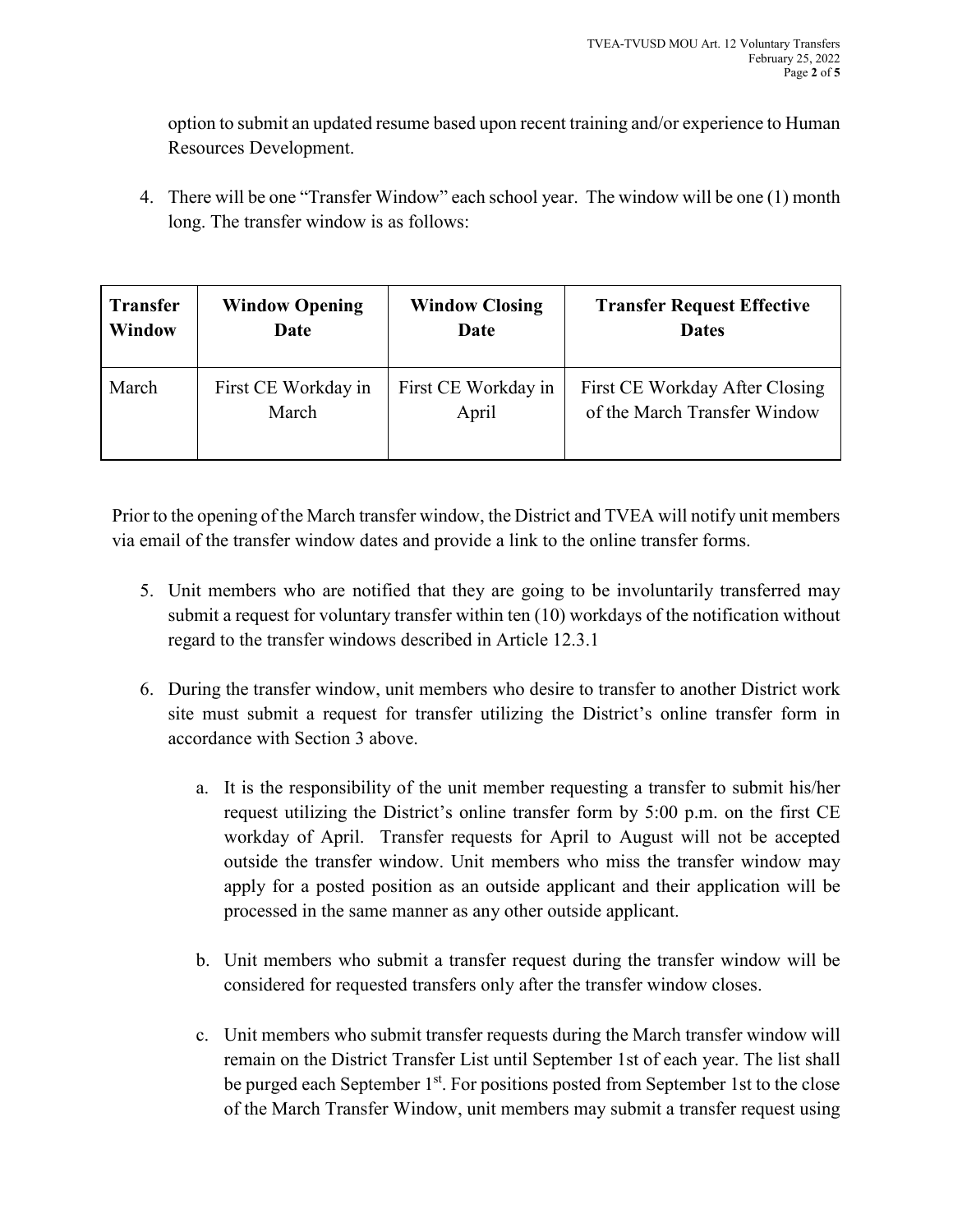Digital Appendix J for positions in accordance with sections 12.2 and 12.3 of the Collective Bargaining Agreement. The District shall post, five (5) working days after the posting date, at all work sites, a list of all vacancies, promotional positions and new positions, which occur during the school year and for the following school year, upon knowledge of the vacancies. The District shall make the list available to the Association.

- d. The District shall maintain a list of all electronically submitted transfer requests and shall share this list with the Association President following the close of the March transfer window. Site administration will receive access to the names of candidates interviewing for positions only.
- e. When an opening exists, the District will review all requests for transfer on the District Transfer List and interview all qualified unit members who have requested consideration for the specific site and position. The District shall make every effort to provide applicants with a status update within five (5) days of the interview.
- f. If there are five (5) or fewer internal applicants for a position, the District shall conduct individual interviews. Reasonable effort shall be made to hold interviews outside of the work day.
- g. Voluntary transfer/placement shall be based upon the following non-ordered criteria:
	- i. Interview
	- ii. Program Requirements
	- iii. Experience in assignment and/or Credential
- h. Finalists may be observed provided all finalists are observed. Finalists observed by the interviewing administrator within the last two (2) years may be exempt from this observation.
- i. A voluntary transfer may be denied if a unit member is working under an Assistance Plan/Improvement Plan, is a "referred teacher" in the PAR program, or does not have the proper certification to instruct English Learners at the time of interviewing for the position.
- 7. A unit member who meets the qualification criteria enumerated in Section 1 shall be granted an interview for any position for which he/she has submitted a transfer request.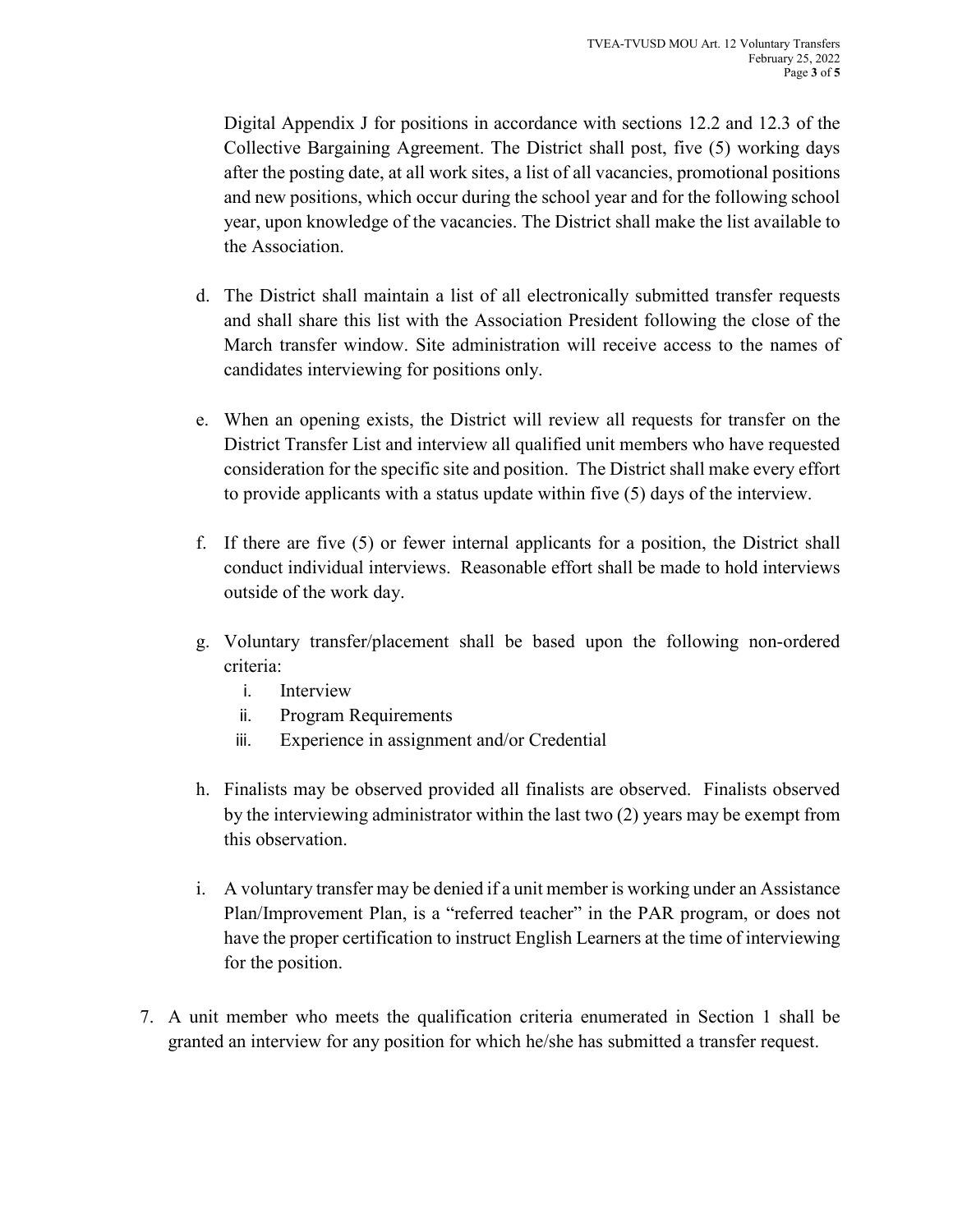- 8. If a unit member's request for a voluntary transfer is denied, the unit member shall, upon request, be provided a written explanation for the denial by the Superintendent or designee.
- 9. In no case may a unit member "bump" another unit member in the school or District in order to acquire a particular assignment.
- 10. In the event a vacancy occurs for specialist positions, such as but not limited to Language Arts Specialist, Supplemental Support Specialist, Math Specialists, etc., or for positions that are not on the current year's Voluntary Transfer Forms, unit members will be informed of its posting via email. Unit members shall apply for posted vacancies using a position specific Digital Appendix J. The position will close five (5) working days after the posting date.
- 11. The District reserves the right to utilize a Candidate Pool hiring model. In these situations, the District maintains a list of outside applicants for more commonly filled positions. In the event a member is not on the current year's Voluntary Transfer List and wants to apply for transfer during the time that the District is using the Outside Candidate Pool model, that member shall not be required to participate in a "screening only" interview.
- 12. Inside transfer candidates who interviewed and were not selected for a position after the closing of the March transfer window, prior to the summer recess, shall be considered for future positions at the same site, without an additional interview, prior to the District considering outside pool candidates. This paragraph shall apply to the time period between April 1 and September 1 of each school year.
- 13. In the event that a particular site has an employee working less than full-time (e.g. a partial assignment or job share), the District may increase the employee up to a full time assignment without interviewing transfer applicants, provided both the employee and site administrator agree with the increase. Additionally, if an employee splits time between more than one site, the employee may, upon mutual agreement with the site administrator, be placed in up to a full-time assignment at one of the sites without the need for the site to interview transfer candidates. This provision may not be used to increase an employee's assignment beyond a 1.0 FTE.
- 14. This agreement shall temporarily suspend sections 12.2 and 12.3 (From April through August) of the collective bargaining agreement and shall have no impact on sections 12.1, 12.4, and 12.5.
- 15. This MOU shall supersede the Voluntary Transfer MOU signed by the parties on February 19, 2021.